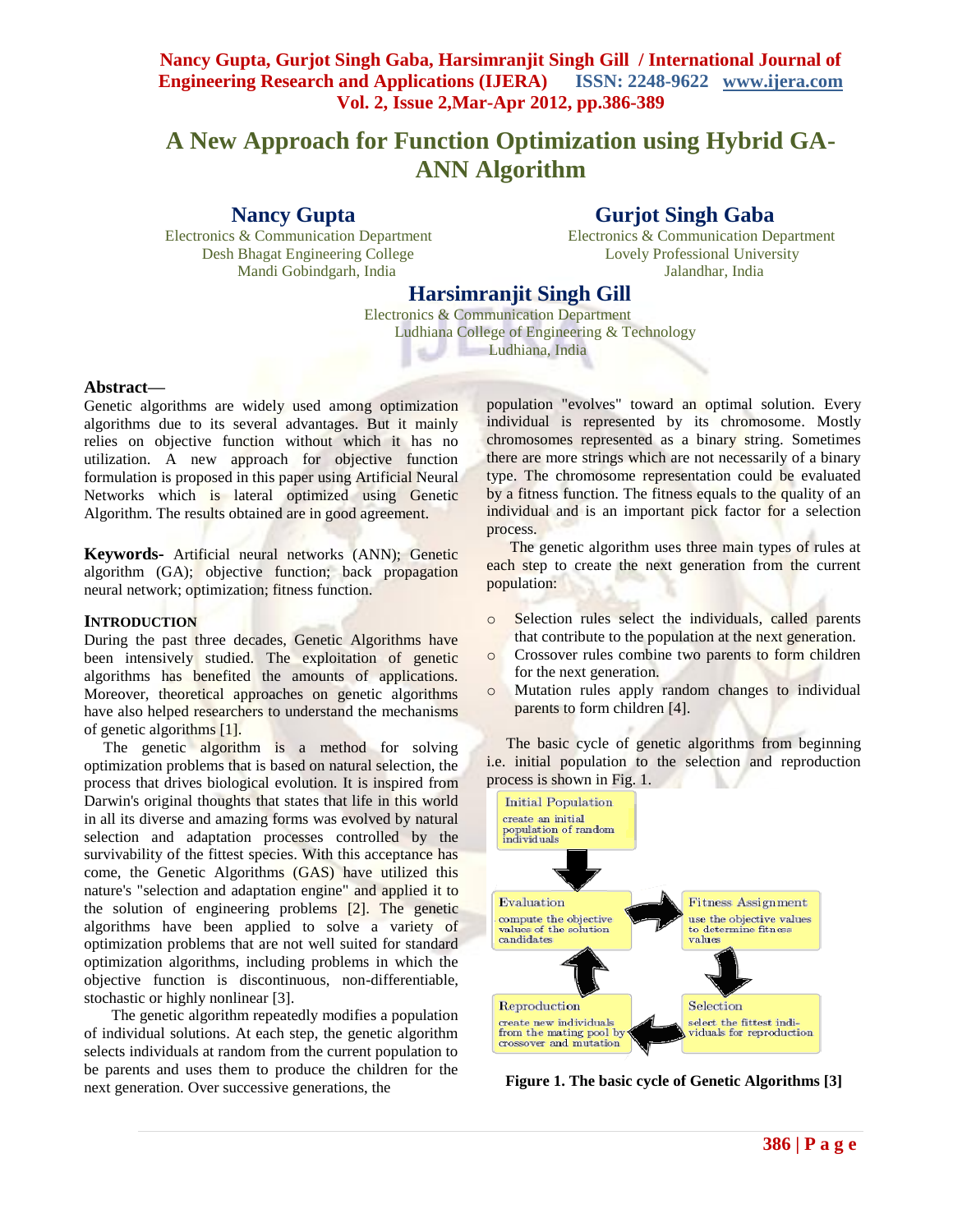## **Nancy Gupta, Gurjot Singh Gaba, Harsimranjit Singh Gill / International Journal of Engineering Research and Applications (IJERA) ISSN: 2248-9622 www.ijera.com Vol. 2, Issue 2,Mar-Apr 2012, pp.386-389**

 The rest of paper is organized as follows: The section II discusses the related work. The section III includes the Problem Formulation after the brief introduction about Genetic Algorithms in section I. The section IV includes Solution methodology. The section V reveals Results and section VI includes Conclusions followed by References.

#### **A. Artificial neural networks**

Artificial neural networks are found to be more flexible and better than other modelling methods. Based on the neural architectures of the human brain, ANN are described as group of simple processing units, known as neurons (nodes) arranged in parallel layers. Neurons are connected to each other by weighted connections. ANN provides linear and nonlinear modelling without the requirement of preliminary information and assumption as to the relationship between input and output variables. The reason being hidden layers of neurons between the input and output layers of the network and the nonlinear activation functions that are used to translate nodal input to output. This provides ANN an advantage over other statistical and conventional prediction methods such as logistic regression and numerical methods, in which nonlinear interactions between variables must be modelled in explicit functional form [7].

 The Artificial Neural Network can be divided into two types - the forward and the feedback by the direction of the signal transmission. The back propagation (BP) neural network belongs to forward neural network model. Feedforward networks often have one or more hidden layers of sigmoid neurons followed by an output layer of linear neurons.

 Fig. 2. shows the basic principle of back propagation of Neural Networks.



**Figure 2. Back Propagation Neural Network**

 BP neural network model consists of input layer nodes, the output layer node and the hidden layer nodes. The output is given by first forward function and after that function transmission to the hidden layer nodes and then the output signal transmitted to the output layer node from the hidden layer. In the network training process, the weights of layer continuously adjust the process of learning through the signal being transmitted on each layer with the back- propagation repeatedly. The procedure continues until the network output error is reduced to an acceptable level or network model predict the desired test samples [8].

#### II. RELATED WORK

Function optimization problem has been studied by many researchers in the past. We will discuss some important works done in the field of optimization.

Rahmat-Samii in [2] used Genetic Algorithm (GA) and Particle Swarm Optimization (PSO) in the designing of complex electromagnetic device such as profiled corrugated horn to feed an offset parabolic reflector antenna.

Konfrst in [4] describes the various applications of GA"s in Numerical Mathematics and Graph Theory through Computer Science, Finance and Economics to Technology and Engineering.

#### **III. PROBLEM FORMULATION**

The engineering design problems as rule contain finding the global optimum in the space with many local optima. Evolutionary algorithms including GA have property to escape the local extreme and have a better global perspective than the traditional gradient based methods. Certain class of optimal design problems contains multiple global extremes. Obviously, in latter case the algorithms manipulating with population instead of single solution such as Genetic algorithm are preferred [5].

But, deterministic optimization techniques such as the Monte Carlo, simulated annealing etc. or evolutionary optimization techniques such as genetic algorithm (GA) mostly rely upon the objective function, without which the optimization technique don"t have utilization. An objective function is a mathematical function which is subject to optimization. But, Often in electromagnetics, the objective function (fitness function) that is used for optimization is multimodal, rigid, non-differentiable and also sometimes, computationally expensive to evaluate. Many times, the objective function cannot be relied upon due to its diffidence, especially when accuracy cannot be compromised. Thus, in such situations, artificial neural networks can provide very good solution for objective function formulation. The artificial neural networks can very well approximate the objective function which can be then optimized using optimization technique. In this paper, ANN-GA hybrid algorithm is proposed in which the ANN model is used as an objective function for the GA optimization technique. The proposed algorithm has utilization in every field, especially in those cases where the objective-function formulation is difficult, or the objective function is erroneous [6].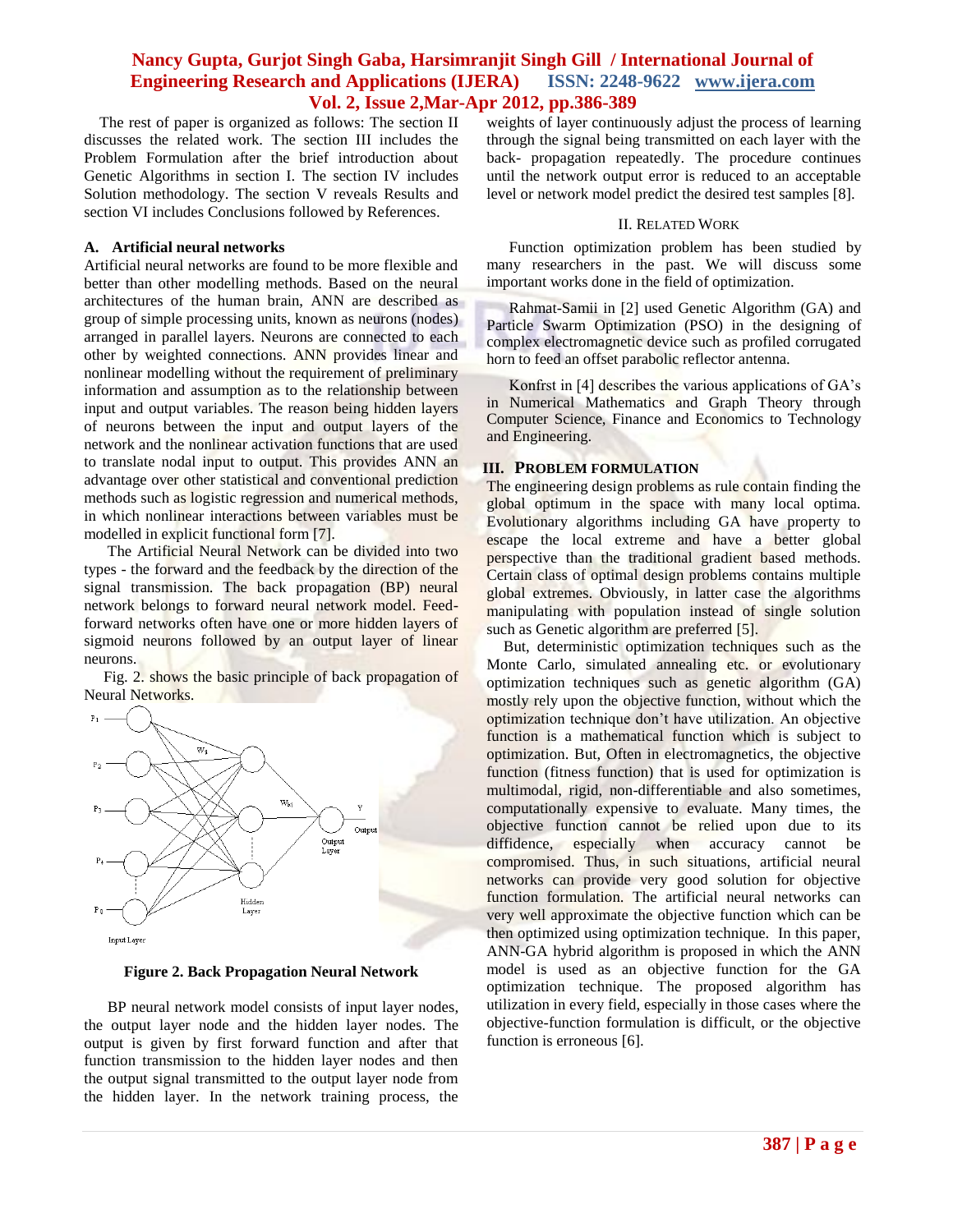# **Nancy Gupta, Gurjot Singh Gaba, Harsimranjit Singh Gill / International Journal of Engineering Research and Applications (IJERA) ISSN: 2248-9622 www.ijera.com Vol. 2, Issue 2, Mar-Apr 2012, pp.386-389**<br>**Experiming with TRAINSCG**<br>Red Edit Wew Insert Tools Desktop

### **IV.SOLUTION METHODOLGY**

In every field, especially in those cases where the objective-function formulation is difficult or the objective function is erroneous, the artificial neural network can be used as the objective function of any optimization algorithm. In this paper, ANN has been used as fitness function of genetic algorithm. The procedure opted is shown in Fig. 3.



**Figure 3. Solution methodology for optimization using Hybrid ANN-GA Algorithm**

 The software utilized for simulation is Matlab. Firstly, the ANN has been trained using back propagation training algorithm to approximate the desired objective function as shown in Fig. 4. The objective function chosen for training of ANN is

$$
F(x) = x^*(x-8)
$$

 The Fig. 4 shows the training of ANN for the above objective function. The figure dictates that the ANN is successfully trained to approximate the desired objective function. The trained network is then globally used in another function that is called by genetic algorithm tool as objective function.



**Figure. 6. 'F(x)' plotted versus 'x'**



**Figure 4. Trained ANN model**

## **V. RESULTS AND DISCUSSIONS**

The result in Fig. 5 shows the global optimum point given by genetic algorithm. The results provide the optimum value of variable 'x' that gives the minimum value of function  $F(x)$ .



### **Figure. 5. Optimum results provided by genetic algorithm**

The results provided by genetic algorithm in Fig. 5 are compared with function directly plotted in Fig. 6 and the comparison reveals that results are in good agreement.